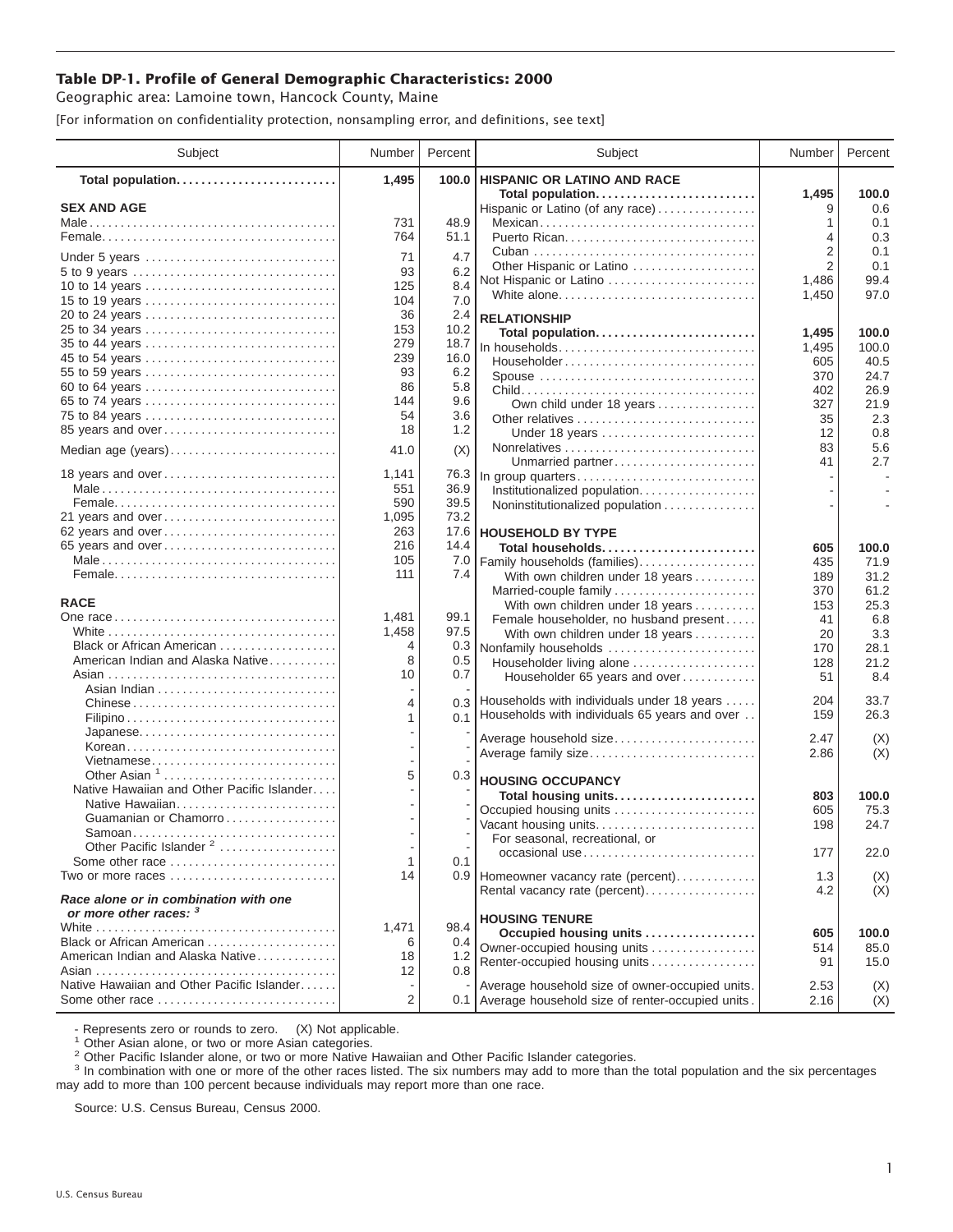## **Table DP-2. Profile of Selected Social Characteristics: 2000**

Geographic area: Lamoine town, Hancock County, Maine

[Data based on a sample. For information on confidentiality protection, sampling error, nonsampling error, and definitions, see text]

| Subject                                     | Number    | Percent       | Subject                                       | Number         | Percent        |
|---------------------------------------------|-----------|---------------|-----------------------------------------------|----------------|----------------|
| <b>SCHOOL ENROLLMENT</b>                    |           |               | <b>NATIVITY AND PLACE OF BIRTH</b>            |                |                |
| Population 3 years and over                 |           |               | Total population                              | 1,495          | 100.0          |
| enrolled in school                          | 373       |               |                                               | 1,449          | 96.9           |
| Nursery school, preschool                   | 26        | 7.0           | Born in United States                         | 1,429          | 95.6           |
| Kindergarten                                | 21        | 5.6           | State of residence                            | 880            | 58.9           |
| Elementary school (grades 1-8)              | 171       | 45.8          | Different state                               | 549            | 36.7           |
| High school (grades 9-12)                   | 92        | 24.7          | Born outside United States                    | 20             | 1.3            |
| College or graduate school                  | 63        |               |                                               | 46             | 3.1            |
|                                             |           |               | Entered 1990 to March 2000                    | 10             | 0.7            |
| <b>EDUCATIONAL ATTAINMENT</b>               |           |               | Naturalized citizen                           | 24             | 1.6            |
| Population 25 years and over                | 1,069     | 100.0         |                                               | 22             | 1.5            |
| Less than 9th grade                         | 12        | 1.1           | <b>REGION OF BIRTH OF FOREIGN BORN</b>        |                |                |
| 9th to 12th grade, no diploma               | 96        | 9.0           | Total (excluding born at sea)                 | 46             | 100.0          |
| High school graduate (includes equivalency) | 367       | 34.3          |                                               | 14             | 30.4           |
| Some college, no degree                     | 225<br>71 | 21.0<br>6.6   |                                               | 6              | 13.0           |
| Associate degree<br>Bachelor's degree       | 173       | 16.2          |                                               | 5              | 10.9           |
| Graduate or professional degree             | 125       | 11.7          |                                               |                |                |
|                                             |           |               |                                               | 9              | 19.6           |
| Percent high school graduate or higher      | 89.9      | (X)           | Northern America                              | 12             | 26.1           |
| Percent bachelor's degree or higher         | 27.9      | (X)           | <b>LANGUAGE SPOKEN AT HOME</b>                |                |                |
|                                             |           |               |                                               |                | 100.0          |
| <b>MARITAL STATUS</b>                       |           |               | Population 5 years and over<br>English only   | 1,421<br>1,376 | 96.8           |
| Population 15 years and over                | 1,211     | 100.0         | Language other than English                   | 45             | 3.2            |
| Never married                               | 239       | 19.7          | Speak English less than "very well"           | 6              | 0.4            |
| Now married, except separated               | 731       | 60.4          | Spanish                                       | 14             | 1.0            |
| Separated                                   | 16<br>78  | 1.3           | Speak English less than "very well"           | 2              | 0.1            |
|                                             | 59        | 6.4<br>4.9    | Other Indo-European languages                 | 21             | 1.5            |
|                                             | 147       | 12.1          | Speak English less than "very well"           |                | $\sim$         |
|                                             | 69        | 5.7           | Asian and Pacific Island languages            | 10             | 0.7            |
|                                             |           |               | Speak English less than "very well"           | 4              | 0.3            |
| <b>GRANDPARENTS AS CAREGIVERS</b>           |           |               |                                               |                |                |
| Grandparent living in household with        |           |               | <b>ANCESTRY</b> (single or multiple)          |                |                |
| one or more own grandchildren under         |           |               | Total population<br>Total ancestries reported | 1,495<br>1,513 | 100.0<br>101.2 |
|                                             | 18        | 100.0         |                                               | 8              | 0.5            |
| Grandparent responsible for grandchildren   | 6         | 33.3          |                                               | 4              | 0.3            |
|                                             |           |               |                                               | 4              | 0.3            |
| <b>VETERAN STATUS</b>                       |           |               |                                               | 17             | 1.1            |
| Civilian population 18 years and over       | 1,141     | 100.0         |                                               | 339            | 22.7           |
| Civilian veterans                           | 219       | 19.2          | French (except Basque) <sup>1</sup>           | 101            | 6.8            |
| <b>DISABILITY STATUS OF THE CIVILIAN</b>    |           |               | French Canadian <sup>1</sup>                  | 49             | 3.3            |
| NONINSTITUTIONALIZED POPULATION             |           |               |                                               | 150            | 10.0           |
| Population 5 to 20 years                    | 320       | 100.0         |                                               | 9              | 0.6            |
| With a disability                           | 25        | 7.8           |                                               | 9              | 0.6            |
| Population 21 to 64 years                   | 873       | 100.0         |                                               | 197            | 13.2           |
| With a disability                           | 105       | 12.0          |                                               | 59             | 3.9            |
| Percent employed                            | 54.3      | (X)           |                                               | 4              | 0.3            |
| No disability                               | 768       | 88.0          | Norwegian                                     | 5              | 0.3            |
|                                             | 81.1      | (X)           |                                               | 37             | 2.5            |
|                                             | 224       |               |                                               | 5<br>16        | 0.3            |
| Population 65 years and over                | 75        | 100.0<br>33.5 |                                               | 47             | 1.1<br>3.1     |
| With a disability                           |           |               |                                               | 104            | 7.0            |
| <b>RESIDENCE IN 1995</b>                    |           |               |                                               | 4              | 0.3            |
| Population 5 years and over                 | 1,421     | 100.0         | Subsaharan African                            | 7              | 0.5            |
| Same house in 1995                          | 949       | 66.8          |                                               | 19             | 1.3            |
| Different house in the U.S. in 1995         | 460       | 32.4          |                                               |                |                |
| Same county                                 | 278       | 19.6          |                                               |                |                |
|                                             | 182       | 12.8          | United States or American                     | 165            | 11.0           |
|                                             | 91        | 6.4           |                                               | 22             | 1.5            |
| Different state                             | 91        | 6.4           | West Indian (excluding Hispanic groups)       | 7              | 0.5            |
| Elsewhere in 1995                           | 12        | 0.8           | Other ancestries                              | 125            | 8.4            |

-Represents zero or rounds to zero. (X) Not applicable. 1 The data represent a combination of two ancestries shown separately in Summary File 3. Czech includes Czechoslovakian. French includes Alsatian. French Canadian includes Acadian/Cajun. Irish includes Celtic.

Source: U.S. Bureau of the Census, Census 2000.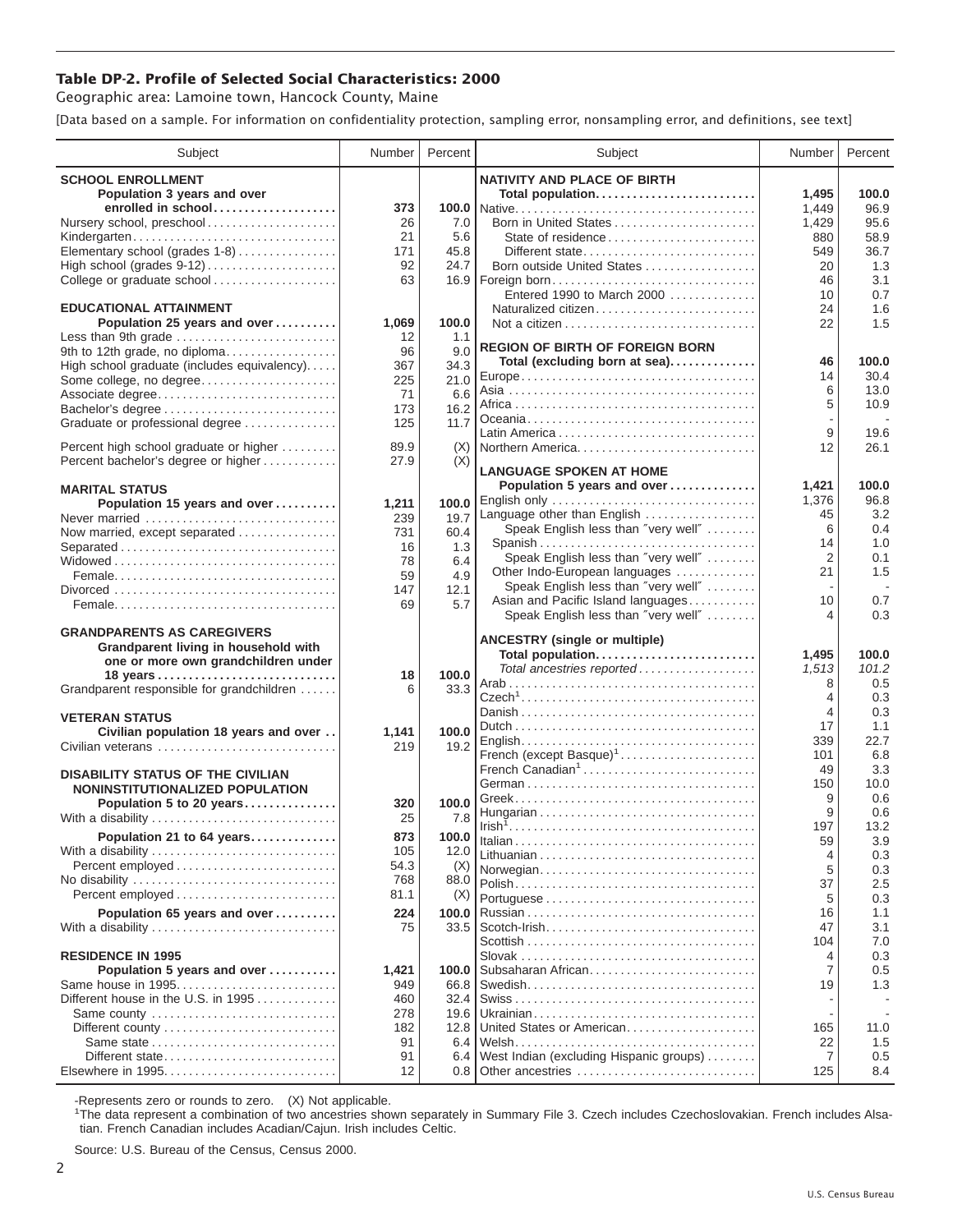## **Table DP-3. Profile of Selected Economic Characteristics: 2000**

Geographic area: Lamoine town, Hancock County, Maine [Data based on a sample. For information on confidentiality protection, sampling error, nonsampling error, and definitions, see text]

| Subject                                         | Number | Percent | Subject                                                                                                                     | Number  | Percent      |
|-------------------------------------------------|--------|---------|-----------------------------------------------------------------------------------------------------------------------------|---------|--------------|
| <b>EMPLOYMENT STATUS</b>                        |        |         | <b>INCOME IN 1999</b>                                                                                                       |         |              |
| Population 16 years and over                    | 1,188  | 100.0   | Households                                                                                                                  | 604     | 100.0        |
| In labor force                                  | 781    | 65.7    | Less than \$10,000                                                                                                          | 29      | 4.8          |
| Civilian labor force                            | 777    |         |                                                                                                                             | 53      | 8.8          |
| Employed                                        | 749    |         |                                                                                                                             | 68      | 11.3         |
|                                                 | 28     |         |                                                                                                                             | 110     | 18.2         |
| Percent of civilian labor force                 | 3.6    | (X)     | $\frac{1}{2}$ \$35,000 to \$49,999                                                                                          | 131     | 21.7         |
|                                                 | 4      |         |                                                                                                                             | 139     | 23.0         |
| Not in labor force                              | 407    |         | $34.3$ \\ \$75,000 to \$99,999                                                                                              | 42      | 7.0          |
| Females 16 years and over                       | 614    | 100.0   | \$100,000 to \$149,999                                                                                                      | 24      | 4.0          |
|                                                 | 379    | 61.7    | \$150,000 to \$199,999                                                                                                      | 2       | 0.3          |
| In labor force<br>Civilian labor force          | 379    | 61.7    | \$200,000 or more                                                                                                           | 6       | 1.0          |
| Employed                                        | 358    | 58.3    | Median household income (dollars)                                                                                           | 39,783  | (X)          |
|                                                 |        |         |                                                                                                                             |         |              |
| Own children under 6 years                      | 81     | 100.0   | With earnings                                                                                                               | 500     | 82.8         |
| All parents in family in labor force            | 47     | 58.0    | Mean earnings $(dollars)1$                                                                                                  | 41,968  | (X)          |
| <b>COMMUTING TO WORK</b>                        |        |         | With Social Security income                                                                                                 | 186     | 30.8         |
| Workers 16 years and over                       | 727    |         | Mean Social Security income $(dollars)^1$<br>100.0 With Supplemental Security Income                                        | 11,576  | (X)<br>1.0   |
| Car, truck, or van - - drove alone              | 573    | 78.8    |                                                                                                                             | 6       |              |
| Car, truck, or van - - carpooled                | 84     | 11.6    | Mean Supplemental Security Income<br>$\text{(dollars)}^1 \dots \dots \dots \dots \dots \dots \dots \dots \dots \dots \dots$ | 13.017  |              |
| Public transportation (including taxicab)       | 2      |         | 0.3 With public assistance income                                                                                           | 27      | (X)<br>4.5   |
|                                                 | 24     | 3.3     | Mean public assistance income $(dollars)1 \ldots$ .                                                                         | 2,096   | (X)          |
| Other means                                     | 4      |         | 0.6 With retirement income                                                                                                  | 115     | 19.0         |
| Worked at home                                  | 40     | 5.5     | Mean retirement income $(dollars)1$                                                                                         | 17,171  | (X)          |
| Mean travel time to work $(minutes)^1$          | 21.5   | (X)     |                                                                                                                             |         |              |
|                                                 |        |         | Families                                                                                                                    | 435     | 100.0        |
| <b>Employed civilian population</b>             |        |         | Less than \$10,000                                                                                                          | 21      | 4.8          |
| 16 years and over                               | 749    |         |                                                                                                                             | 13      | 3.0          |
| <b>OCCUPATION</b>                               |        |         | \$15,000 to \$24,999                                                                                                        | 41      | 9.4          |
| Management, professional, and related           |        |         |                                                                                                                             | 85      | 19.5         |
| occupations                                     | 227    |         | $30.3$ \\ \$35,000 to \$49,999                                                                                              | 95      | 21.8         |
| Service occupations                             | 130    |         |                                                                                                                             | 119     | 27.4         |
| Sales and office occupations                    | 171    |         |                                                                                                                             | 29      | 6.7          |
| Farming, fishing, and forestry occupations      | 15     |         |                                                                                                                             | 24      | 5.5          |
| Construction, extraction, and maintenance       |        |         | \$150,000 to \$199,999                                                                                                      | 2       | 0.5          |
| occupations                                     | 91     |         | 12.1 \$200,000 or more                                                                                                      | 6       | 1.4          |
| Production, transportation, and material moving |        |         | Median family income (dollars)                                                                                              | 45,050  | (X)          |
| occupations                                     | 115    | 15.4    | Per capita income (dollars) <sup>1</sup>                                                                                    | 19,712  | (X)          |
|                                                 |        |         | Median earnings (dollars):                                                                                                  |         |              |
| <b>INDUSTRY</b>                                 |        |         | Male full-time, year-round workers                                                                                          | 28,365  | (X)          |
| Agriculture, forestry, fishing and hunting,     | 20     | 2.7     | Female full-time, year-round workers                                                                                        | 22,300  | (X)          |
|                                                 | 55     | 7.3     |                                                                                                                             |         |              |
| Manufacturing                                   | 95     | 12.7    |                                                                                                                             | Number  | Percent      |
| Wholesale trade                                 | 33     | 4.4     |                                                                                                                             | below   | below        |
|                                                 | 108    | 14.4    |                                                                                                                             | poverty | poverty      |
| Transportation and warehousing, and utilities   | 29     | 3.9     | Subject                                                                                                                     | level   | level        |
|                                                 | 18     | 2.4     |                                                                                                                             |         |              |
| Finance, insurance, real estate, and rental and |        |         | <b>POVERTY STATUS IN 1999</b>                                                                                               |         |              |
|                                                 | 24     | 3.2     | Families                                                                                                                    | 23      | 5.3          |
| Professional, scientific, management, adminis-  |        |         | With related children under 18 years                                                                                        | 21      | 10.7         |
| trative, and waste management services          | 45     | 6.0     | With related children under 5 years                                                                                         | 6       | 13.3         |
| Educational, health and social services         | 154    | 20.6    |                                                                                                                             |         |              |
| Arts, entertainment, recreation, accommodation  |        |         | Families with female householder, no                                                                                        |         |              |
| and food services                               | 72     | 9.6     | husband present                                                                                                             | 7       | 13.2         |
| Other services (except public administration)   | 70     |         | 9.3 With related children under 18 years                                                                                    | 7       | 20.0         |
| Public administration                           | 26     | 3.5     | With related children under 5 years                                                                                         | 2       | 40.0         |
|                                                 |        |         |                                                                                                                             |         |              |
| <b>CLASS OF WORKER</b>                          |        |         | Individuals                                                                                                                 | 131     | 8.8          |
| Private wage and salary workers                 | 575    |         | 76.8 18 years and over                                                                                                      | 82      | 7.2          |
| Government workers                              | 86     | 11.5    | 65 years and over                                                                                                           | 12      | 5.4          |
| Self-employed workers in own not incorporated   |        |         | Related children under 18 years                                                                                             | 47      | 13.8         |
| Unpaid family workers                           | 84     | 11.2    | Related children 5 to 17 years                                                                                              | 33      | 12.1<br>19.0 |
|                                                 | 4      |         | 0.5 Unrelated individuals 15 years and over                                                                                 | 47      |              |

-Represents zero or rounds to zero. (X) Not applicable.

<sup>1</sup>If the denominator of a mean value or per capita value is less than 30, then that value is calculated using a rounded aggregate in the numerator. See text.

Source: U.S. Bureau of the Census, Census 2000.